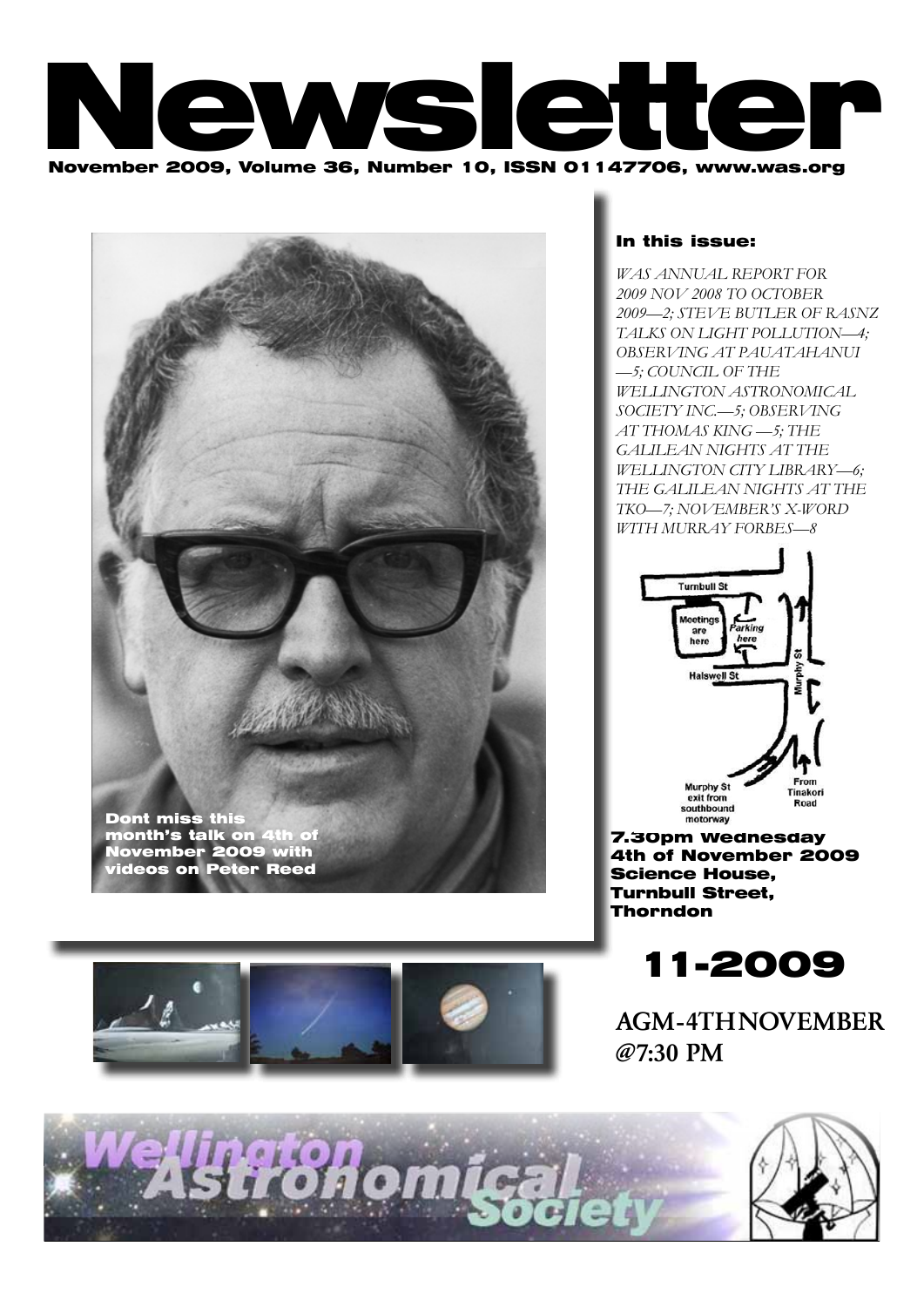

# WAS ANNUAL REPORT for 2009 Nov 2008 to October 2009

On Guy Fawkes Day 2008 was the Wellington Astronomical Society AGM but unfortunately there were not enough members present to hold the AGM so it was postponed until Dec 2008.

As this was the year of IYA I felt it was time I put my hand up to be president and to take this society down a different path.

The WAS AGM was held on December 3rd 2008 and Gordon Hudson was elected president. He had already approached members for the WAS council and each person who was approached said they would go on the council. So the council was elected with all positions filled.

The December monthly talk was by Gordon Hudson and I talked about the WAS Doland Telesope I have restored for them that they didn't know they owned.

It was decided at this meeting that we get involved in the IYA events and out first event was on New Years Day the first in the world and this was a Solar Observing event at the Thomas King Observatory. About 50 people looked through the telescopes we had set up for observing and a newspaper reporter arrived and featured us in the evening paper.

The first meeting of the year was on February 4th, where John Field was elected a Life Member of WAS

John Priestley was elected an Honorary member for 2 years. John had repaired the Meade 12" from Pautahanui Observatory free of charge saving us \$1000 or more.

John Talbot was appointed Web Master and offered to create a new web site for the society. John has done this and it is great and easy to follow.

I was approached by the Wellington City Library about getting involved with them during this IYA year. We planned to run an event each month over the whole year of 2009 at the Wellington City Library and possibly events at other Libraries as well. The Porirua Library was also approached and we were to set up a display there and do talks each month but the lack of attendance at the Porirua library forced us to withdraw after 3 months.

On March 4th was the first WAS meeting of the year featuring John Field talking about doing simple Astrophotography.

On Saturday 7th of March we ran a Telescope workshop at Carter Observatory and this was a pre run of an event we were to run at Te Papa during the RASNZ conference.

On Sunday 8th March we set up a display in the Wellington City Library featuring a 6" Refractor I had restored and the WAS Doland Telescope and several display boards from Carter Observatory and a display of Cameras by Paul Moss. This display ran for 2 months. I set up a 3.5" Cooke Refractor on March 12th that I had restored in the Porirua Library and it is still there.

The first talk at the Wellington City Library on March 21st was with Ross Powell and he talked about the Solar Sun to about 35 people. The first talk at the Porirua City Library on March 29th was an official launch of the IYA with Paul Moss and myself to a small audience.

On March 28th was officially 'Earth Hour' between 8.30 - 9.30 PM at the Thomas King Observatory however very little difference in the lighting level was noticed.

On Sunday 29th March was the beginning of Astronomy week at the Porirua library this was a fairly low key affair which lacked advertising.

On April 1st Dave MacLennan from the Space Flight Association talked to WAS about the latest Spaceflight information especially with the 40th Anniversary of the Lunar Landing coming up on July 21st.

The Porirua talk on Thursday 2nd April was a children session with Haritina Mogosanu and on Friday 3rd was live solar viewing with Paul Moss and myself.

April 4th and 5th was the 100 hours of Astronomy in the Civic Square. We set up for Solar Observing at 9 AM until 5 PM where 400 people looked through the telescopes in between the clouds. In the evening another 400 looked at the evening sky through the telescopes.

Paul Moss was running music events all day and into the night also at Civic Square.

I ran an event at Porirua in the evening where about 30 people turned up.

On the Sunday, I was alone with my Solar Telescope where a number of people looked through at the Sun but in the afternoon it clouded over and so we packed up. This was SUN day.

On April 15th at Wellington City Library Ross Powell assisted by Frank Andrews talked about The Planets to about 45 people.

On May 6th Professor Matt Visser presented a talk on Cosmology to the society and this was well received.

On May 13th John Field presented a beginners guide to Astrophotography at the Wellington City Library to about 45 people.

On May 14th, Patrick Sharp spoke to the Porirua Library about his visit to the Space Camp in the USA with only a small attendance.

On May 22nd was the start of the RASNZ conference at the Quality Inn in Wellington.

On Sunday May 24th we ran the Telescope Roadshow at Te Papa for one day only and this was very successful although a lot of work went into this. Which meant that some of us missed the RASNZ conference.

June 3rd the WAS meeting and I ran a DVD called 'Seeing in the Dark' and this was very well received.

From June 8th to June 13th we ran the Cosmodome with Ron Fisher. This was Matariki Week.

On the Monday Ron ran the Cosmodome at Porirua at Pataka with the Library and then on Tuesday Ron set up the Cosmodome at the Wellington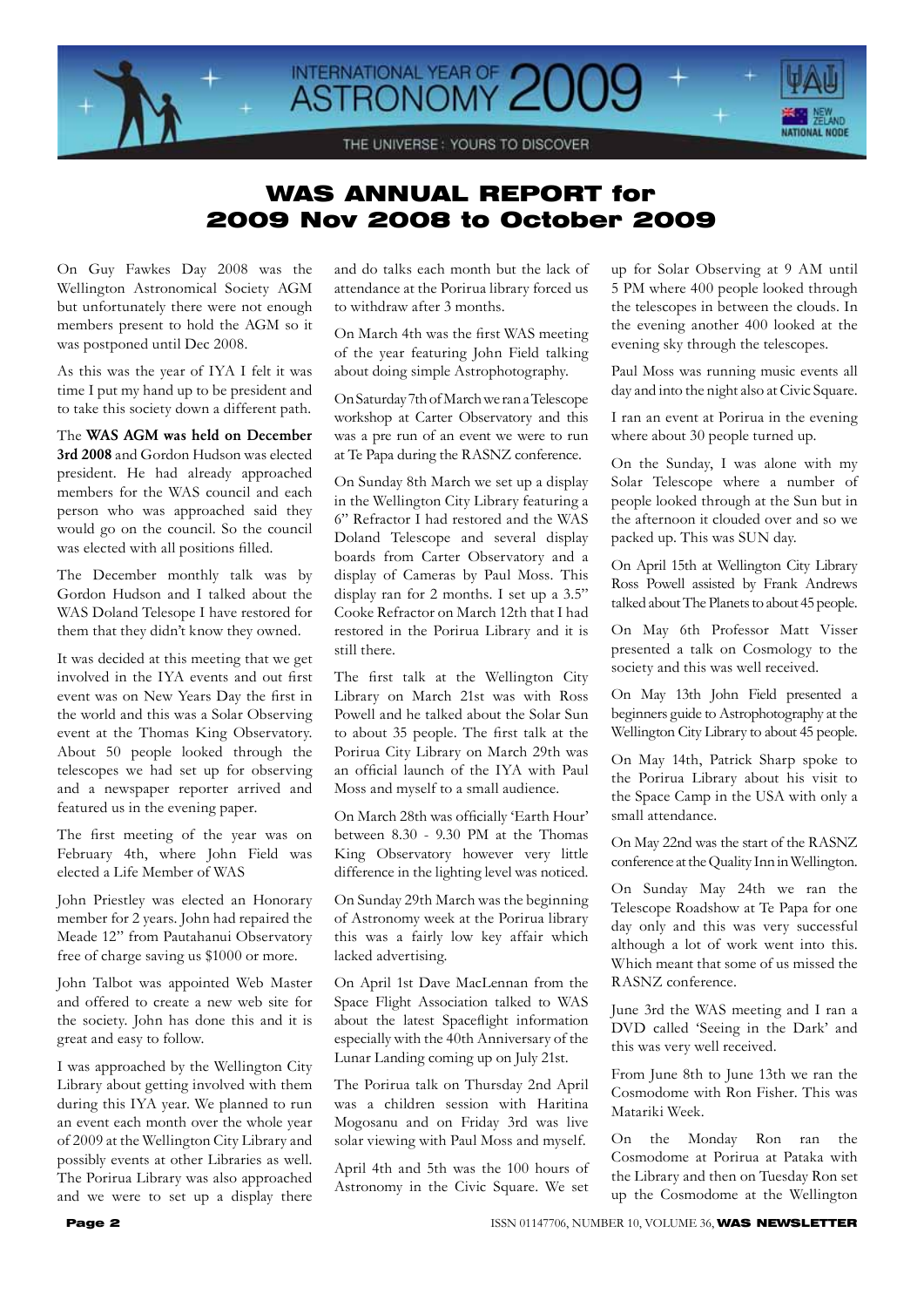

# INTERNATIONAL YEAR OF 200



### THE UNIVERSE: YOURS TO DISCOVER

City Library where it ran for the rest of the week. The theme was Matariki. The attendances were excellent with school groups having it booked out through the day and in the evening was open to the general public about 1000 people went through the dome that week.

Also in June I overhauled the 6" WAS Dobsonian telescopes and re-aluminised the mirrors and realigned them. They are quite good now.

On June 17th Frank Andrews presented the Planets to the Upper Hutt City Library to about 25 people. Another great performance.

On June 20th Toa Waaka presented a Matariki talk to a small gathering at the Porirua City Library.

This was to be our last talk at the Porirua Library owing to lack of participants.

In June I appointed a new Editor for our Newsletter as Brenda who has been doing the Newsletter in the past is stepping down from council at the AGM as she has other commitments and so will be unable to carry on so Haritina Mogosanu has offered to carry on with the newsletter but she will not be on the council.

In July we applied for a Pub Charity Grant to upgrade the Meade Telescope Mount and add some accessories but we were turned down by the Pub Charities.

July 1st Ross Powell presented his Planets talk to the WAS members and this was excellent.

On July 21st Dave MacLennan presented the 40th Anniversary of the Lunar Landing to the Wellington City Library to about 50 people and this was well received.

August the 5th John Talbot spoke to us about Occultations and especially about the recent Grazing Occultation on July 31st when 13 of us from the WAS society travelled to Martinborough to observe a 2.9 mag star graze past the limb of the moon. It was blowing a gale and some rain but we still managed to get several timings. Thanks team a great effort.

On Saturday August 8th I set up a telescope display in the Kilbirnie Library as this was part of our involvement in the Islam Astronomy Week.

On Wednesday 12th at the Wellington City Library Ian Cooper from Palmerston North presented an excellent talk on Comets to around 60 people.

On Thursday 13th at the Kilbirnie Library several of us attended a talk on Muslim Astronomy to about 40 people and this was a most interesting evening with food supplied.

The monthly meeting on September the 2nd saw Ian Cooper back from Palmerston North to present his Comet talk to the society. It was just as good as his previous talk.

September 9th at the Wellington City Library Professor Matt Visser present another talk in his Cosmology series to the biggest crowd we have had with 110 people attending.

On September 18th John Field & Frank Andrews & Brenda Johnson attended an observing evening at the Hutt International Boys School. The weather was not suitable for observing they presented talks instead. Thanks team.

On Saturday September 26th the WAS ran an Astrophotography workshop for beginners with John Drummond from Gisborne (NZ's top astrophotographer) as guest) this was an excellent day especially if you wished to learn about astrophotography. 25 people were in attendance.

At the Astrophotography Workshop I was handed the SBIG ST 7E Camera that WAS has purchased but I haven't tried it out as yet.

October 6th 7th & 8th were Light Pollution awareness days and were privileged to have the RASNZ representative with us and he presented many talks to DOC head Office, Wellington City Library, Porirua Lighting Engineers, Wellington city council Lighting Engineers and then to the WAS monthly meeting. All of these presentation were very well received and hopefully will lead to some better lighting.

 Galileo Nights October 22nd, 23rd & 24th. On the evening of the 22nd Ross Powell presented a special talk about Galileo. On Friday 23rd we attended a special evening dedicated to Galileo at

Tawa College with Chris Mongatti and his class of astronomy students and on the Saturday from 2 to 4 PM well run special displays and telescopes dedicated to Galileo and showing some of his experiments and then in the evening we went to the Thomas King Observatory up at Carter to celebrate the evening sky by looking at the Galileo Moons of Jupiter through various refracting telescopes.

November 4th is the WAS AGM where I will present this report and then we will follow with a tribute to the Late Peter Read. There will be several of his painting on display and I will show a couple of his Videos on the 'Sky at Night'. Followed by supper.

Finally I would like to thank the WAS council for their efforts this year and especially to Diane Zemanek our treasurer, Brenda Johnson, our editor and Patrick Sharp who will not be standing on council next year.

New WAS Council for 1010

Nominations for WAS council were received by the deadline of October 12th and 8 people had been nominated for all the available positions.

They are: Gordon Hudson, President; Roger Butland, Vice president; Ross Powell, Secretary; John Talbot, Treasurer; Councillors, Frank Andrews, Chris Mongatti, John Homes, Aline Homes.

As this was the number required for council all those mentioned are elected as the new Council for 2010. As all positions have been filled there will be no nominations from the floor. John Homes will take over the roll as Web Master. Hari Mogosanu will carry on as Newletter Editor but not on council.

#### Gordon Hudson

President of Wellington Astronomical Society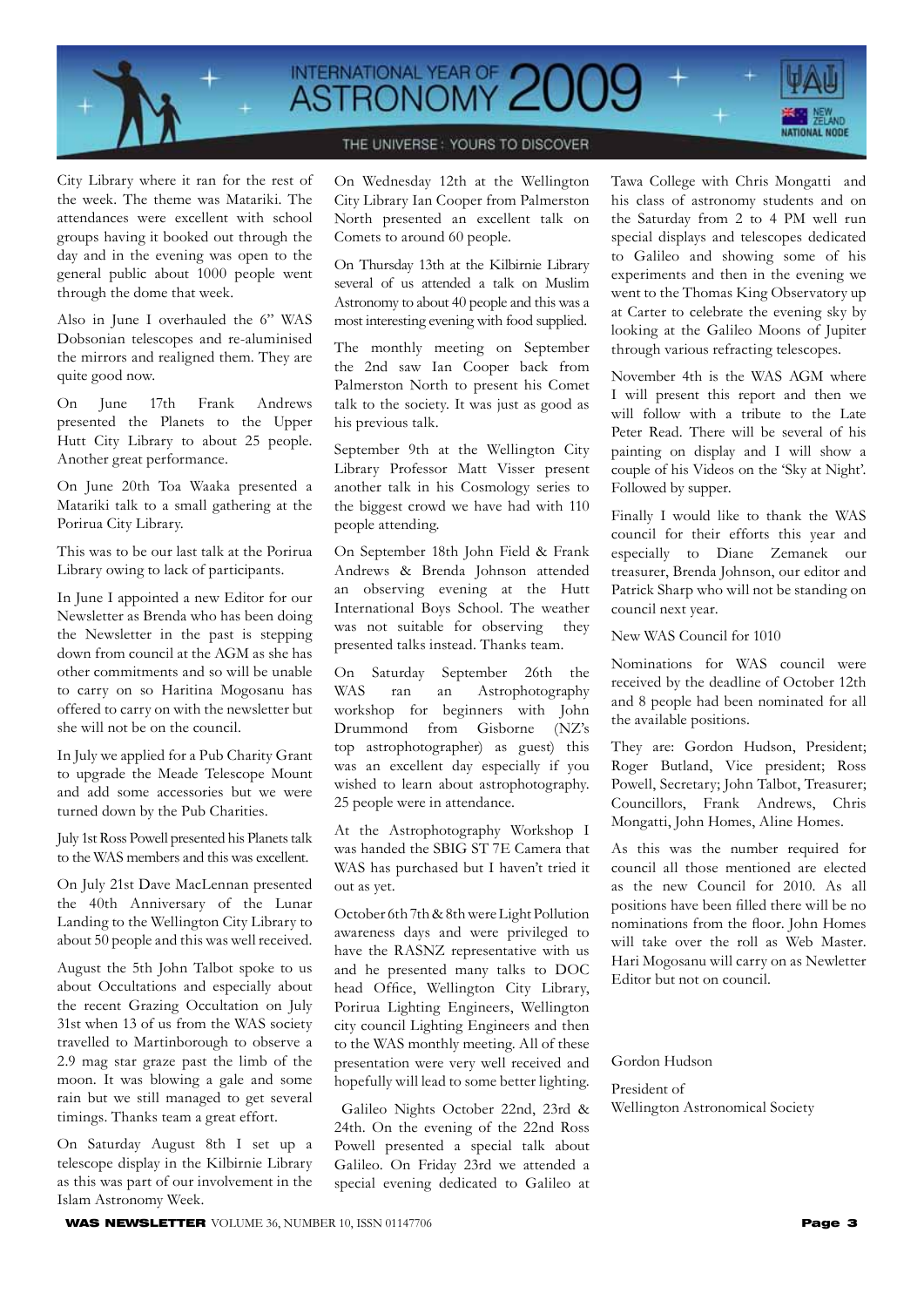

## Steve Butler of RASNZ talks on Light pollution



On Tuesday October 6th Steve Butler arrived from Invercargill to present talks to various groups in the Wellington area. He was

sponsored here by the RASNZ Gifford Eiby lecture fund. While he was here he was accommodated by Marilyn (thanks Marilyn).

Engineers one who happened to be the deputy CEO of Porirua City Council and the other was the Chief Light Engineer for Porirua this presentation was very well received and I look forward to working more closely with the Porirua City council.

After a lunch at downtown Wellington we arrived at the Wellington city council Officers where Rebecca from the Library was busy setting up the room for the presentation. The room we were to use was very well equipped



Steve's first meeting on Tuesday at lunch time was with his own Head Office of DOC where he spoke about the Wellington Regions lighting problems.

In the evening we met up at the Wellington City Library for his 7pm presentation which had 35 people attend but the talk was most enlightening and some of the people who attended were very much appreciative of what Light Pollution is all about.

At 9.30am on Wednesday 7th Steve and I met at the Porirua City council Offices where we were to meet with the City Lighting



and Steve was able to set up his Power Point presentation that he used the day before at the Library only this time with some changes to the dialogue.



There were 9 council members at this meeting and these were the very people

one would need to speak to if you wanted to get your message across about the city lighting.

After the 1 hour presentation one of the council members approached Steve for his Power Point presentation so that he could use some of it at an upcoming meeting about Wellington Urban Lighting.

At around 5pm we headed off up to the Royal Society for our evening engagement and Steve met up with

Marilyn and Warwick who took him out to dinner. I met up with my council for a long WAS council meeting.



Steve's talk was again well presented and even though I had seen it 4 times I didn't tire of it and in fact I learnt a bit more about it each time.

At the end of the presentation Steve showed us a couple of short DVD's of changes to lighting in the Waitakere streets in West Auckland. He showed us two types of lighting they had done in two different streets. One street I though was over lit but still light was directed down and the second street



was much better with lower level of lighting and all directed down to the ground. The lights used were the new LED versions. Bring them on in the Wellington Region. Thanks Steve for the great presentations and I hope we can start to make some changes to the lighting in this country.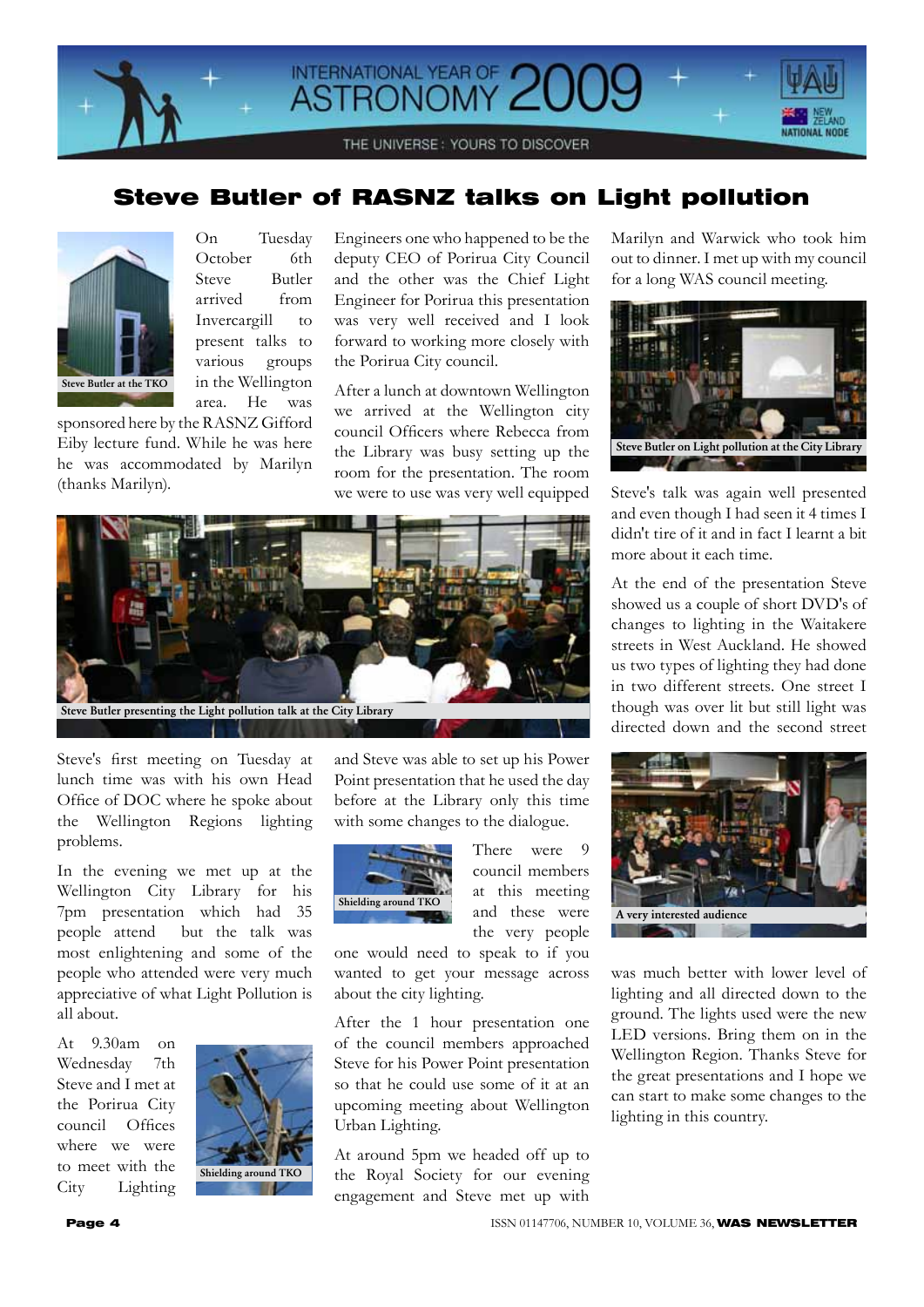

# INTERNATIONAL YEAR OF 2



THE UNIVERSE: YOURS TO DISCOVER

## (Astro)Photographer portrait: John Drummond Understanding the basics of Cameras and Telescopes Interesting objects in the Eastern and Southern sky Light Pollution and how to filter it Composition in photography Gallery : The Universe through Kiwi eyes New Zealand's best night skies New Zealand's first StarLight Reserve **Milky Way Kiwi** ISSN 1179-4496 Issue 1 Spring-Summer 2009 Published twice a year NZ\$ 8.50 New Zealand's first astrophotography magazine

### New Zealand's first astrophotography magazine is on sale now. You could order you own copy for the price of  $$8.50 + P\&P$

from www.star-smart.maori.nz

The magazine, a compilation of New Zealand's best astrophotographer's pictures, is packed with useful information on how to photograph the night sky.

# COUNCIL OF THE WELLINGTON ASTRONOMICAL SOCIETY INC.

## *President:*

Gordon Hudson gordon@kpo.org.nz Ph 04 236 5125

*Vice-President*: Roger Butland roger.j.butland@xtra.co.nz Ph 04 478 0419

*Secretary:* Ross Powell rossapowell@hotmail.com Ph 04 389 9765

*Treasurer:* Diane Zemanek diane.zemanek@axon.co.nz Ph 04 237 8191

*Newsletter Editing Team:*  Haritina Mogosanu editor@was.org.nz Brenda Johnston bbajphnston@gmail.com Ph 04 478-9008

*Committee*  Frank Andrews frank.andrews@paradise.net.nz Chris Mongatti chrismon@xtra.co.nz Mob o21 890 222

Patrick Sharp shortsharp@paradise.net.nz John Talbot john.talbot@xtra.co.nz Ph 04 293 4620

*Positions Outside Council Email newsletter* Murray Forbes

murray.forbes@paradise.net.nz

*Membership*  Lesley Hughes hpwas@hugpar.gen.nz Ph 04 472 5086

| 2009        | <b>Wellington AstronomicaL</b><br><b>Society</b> | <b>Wellington City<br/>Libraries</b>  |
|-------------|--------------------------------------------------|---------------------------------------|
| NOVEMBER 09 | November 4th AGM and Peter Read Videos           | November 25th Mata Ora<br>(Toa Waaka) |
| DECEMBER 09 | December 2nd Christmas Star                      | December 1st Christmas Star           |

# OBSERVING AT PAUATAHANUI

## The next observing evening at the Potation Observatory will be on November 14th after 8 PM.

If the weather is looking doubtful please contact John Field on his mobile 021-255-1904 to see if the session is going ahead.

# OBSERVING AT THOMAS KING

All public observing evenings will be held at the Thomas King Observatory run by our Observatory Director Ross Powell. There are public observing evenings at the Thomas King nearly once a week starting as soon as it gets dark depending on the weather.

Ring Ross on 389 9765.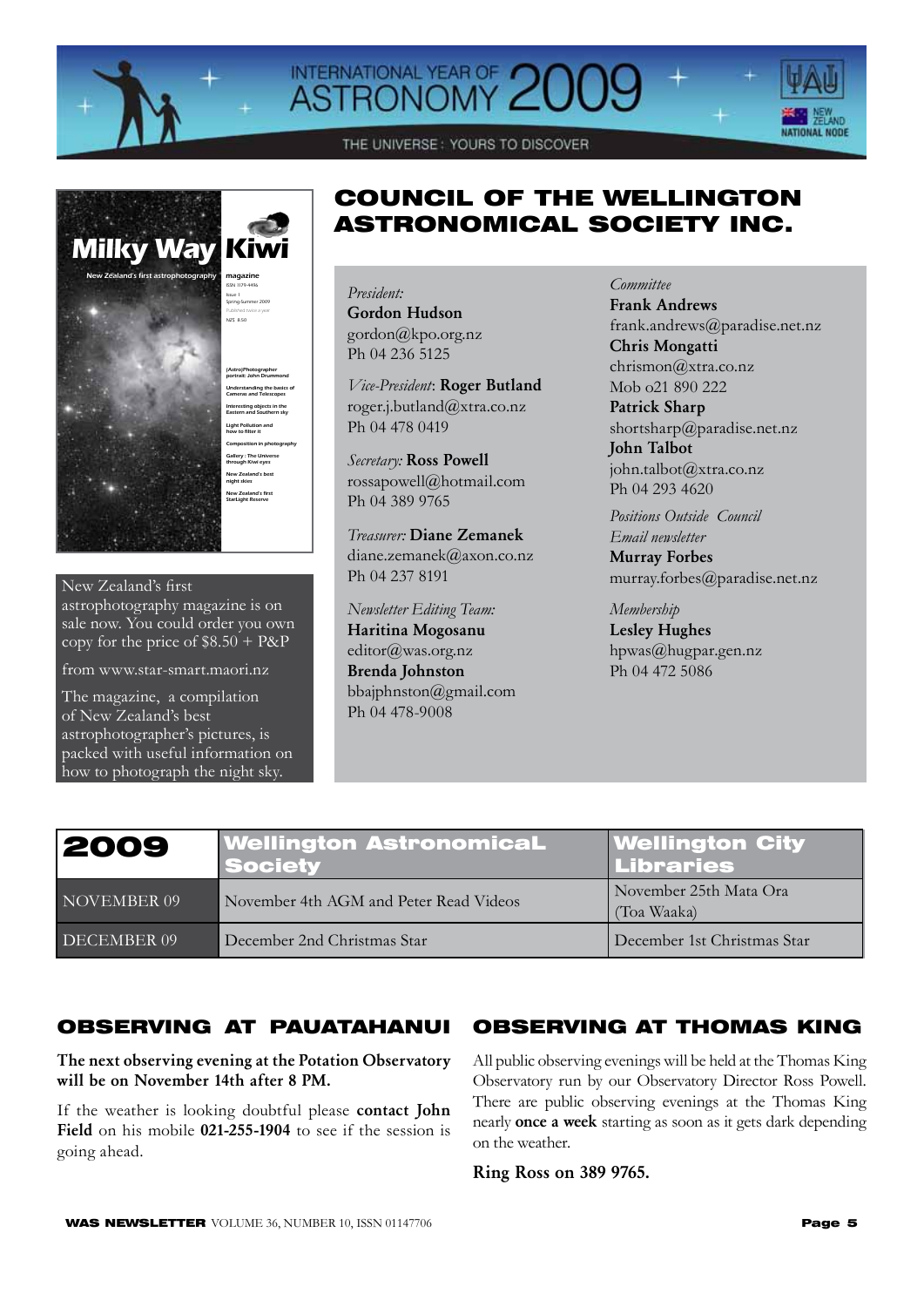

# The Galilean Nights at the Wellington City Library

The first Night Thursday 22nd October of the Galileo Nights was held at the Wellington City Library with a special presentation by Ross Powell to an enthusiastic audience of 40 people.



Ross explained how Galileo discovered the Moons of Jupiter with the simple telescope he made.



Ross also explained how Galileo did many different experiments and discovered how Falling weights behaved and worked out the principle of objects in motion.

Ross explained to us the Galileo

discoveries and the difficult time he went through when trying to get the church to accept the Copernican theory of the Earth and Planets rotating around the Sun.

An excellent presentation from Ross.

The second night Friday 23rd October was run at the Tawa College which I was unable to attend.

There were 20 students turned up with Chris to observe Jupiter and the Moon. Unfortunately it kept clouding over and they were only able to see between the clouds however they managed to see the Galileo Moons briefly.



On Saturday 24th we set up in the children's area of the Wellington City Library with several different experiments showing Galileo Moons through small telescopes which we stuck photos on the walls for the kids to look at through the telescopes, Frank Andrews was showing the Space Shuttle bits and demonstrating falling objects in a vacuum.





Ross Powell was demonstrating the Pendulum and Gordon showed the Phases of the Moon. Chris was making simple telescopes with small magnifying glasses, Roger Butland and Brenda were manning the telescopes which we had 4 of, while Rebecca from the Library was making Galileo Badges she made dozens of them. We also had a 40" Tv running a Kids Animated DVD of Galileo. Throughout the afternoon we had had over 7o people attending this workshop.

We then packed up and moved up to the Thomas King Observatory next to Carter Observatory who also own the Thomas King to set up for the evening viewing of the Moon, Jupiter and the Galileo Moons although the weather didn't look to be that good with mostly cloud but a few holes.

We bought Pizzas for tea and sat in the Thomas King Observatory and ate while we waited for the Sun to set so we could set up for the evening viewing.

The Sky was cloudy but started to look promising with breaks starting to appear as the Sun set.

Chris Mongatti set up with 2 telescopes at the top of the Cable Car. Ross opened up the Thomas King Observatory while Roger Butland and Brenda and Gordon set up Telescopes in front of Carter Observatory. Chris was sending the people up to us from his set up at the Cable Car.

The people started to arrive just after sunset and they were arriving at regular intervals as each load of Cable Car arrived with another load of people.

At around 9 pm we had cues of people at all the telescopes and Ross was totally overwhelmed with dozens of people. Ross was focused on the Moon while the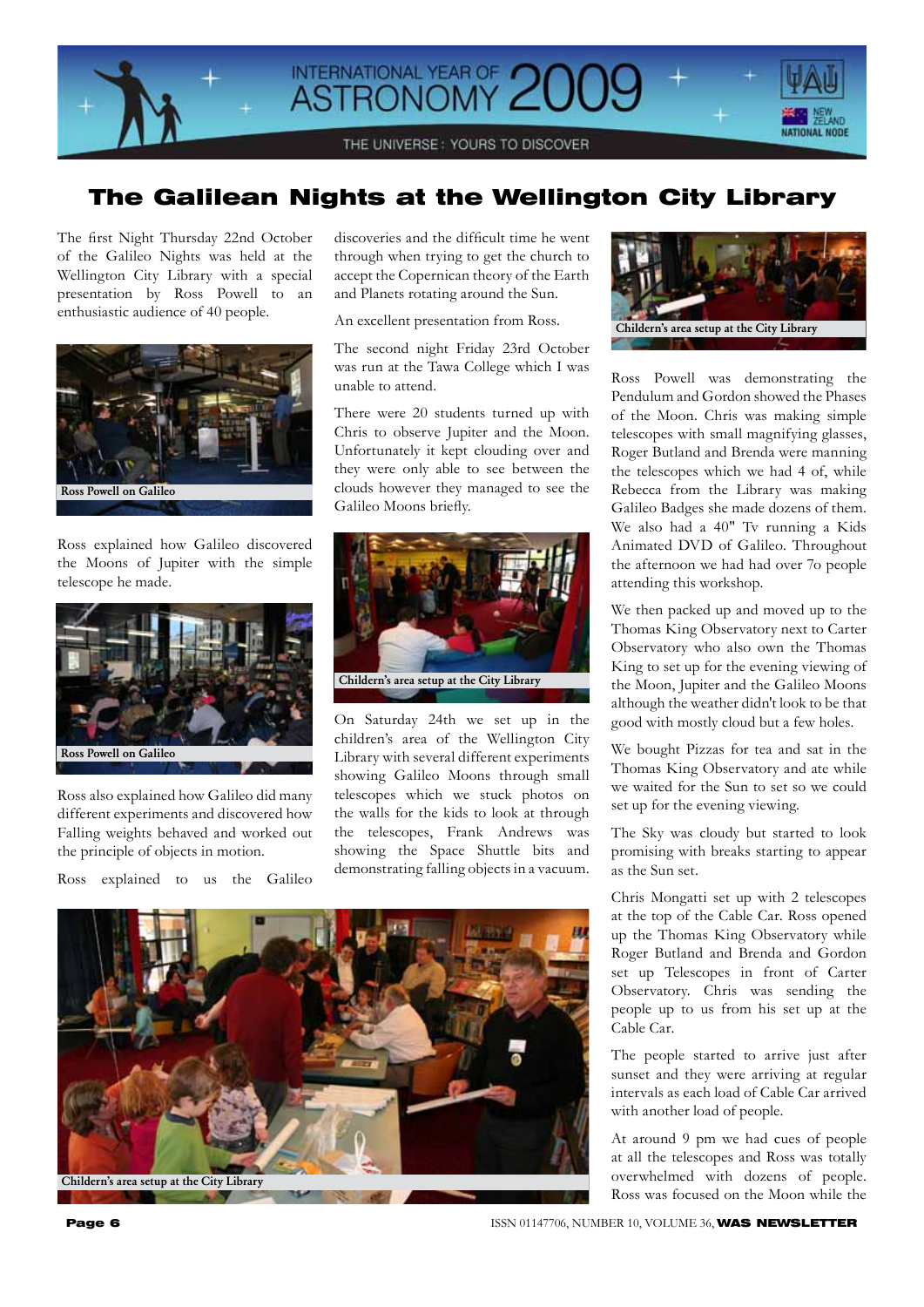

# The Galilean Nights at the TKO

outside telescopes were focused on Jupiter and the Galileo Moons of Jupiter. Frank and Rebecca talked to the waiting crowds of people while they waited for there turn at the eyepieces.

Library was very pleased with the numbers we are getting along to these events.

I would like to thank the whole of the WAS council and the Library staff for their help on this Galileo Nights event as without them there would not be any events.



The sky had cleared and we had good seeing conditions with people at all the telescopes up till about 10pm.

There were dozens of kids around and the Girl Guides from Waikanae who were staying in the local Scout Hall were treated to a great evening of viewing which they didn't know about prior to us turning up.

We estimated around 400 people looked through the telescopes and even the CEO from Carter was there with her family to look through the telescopes.

At around 10pm it started to cloud over and we ended up looking through thin cloud at Jupiter but the whole event from 11am to 11pm was very successful and the





The waiting queue at the Thomas King Observatory's telescope

## October's Crossword answers

Across 5. RAINBOW, colourful display in the daytime sky; 6. LMC, could be mistaken for a cloud; 10. REFLECTOR, type of telescope; 11. EAST, direction of sun rise; 15. SUN, closest star; 16. ION, an arrested atom; 17. DOBSON, popular sidewalk telescope; 19. SMC, satellite galaxy to the Milky Way; 21. BLACKHOLE, *Even light isn't fast enough to escape this; 23. ALGOL' The Demon Star; 24. SDORADUS' A super-giant in the LMC; 26. NADIR, opposite to zenith; 28. PELE, volcano on Io; 29. SECOND, unit of time; 30. METEOR,* shooting star; 31. PISCES, The fish constellation; 32. MASS, I weight 6 times less on the Moon, but still have the same *???; 34. ECLIPSED' over shadowed; 36. NEAP' tide; 38. BAR' some spiral galaxies have one; 40. SOHO' satellite observatory studying the Sun; 42. EUGENIA' asteriod with its own moon; 45. TRITON' large moon of Neptune;*  47. GAS, solid, liquid or ...; 48. ICE, frozen liquid; 49. ORBIT, path of one object around another; 50. SETI, BEM *search; 51. HERSCHEL' discovered Uranus;* 

Down 1. LIBRA, a balanced constellation; 2. NOBEL, top prize for Scientists; 3. ECLIPSE, to block light from *another object; 4. JULIANCALENDAR' instigated by Julius Caesar; 7. CRUX' at the heart of the matter; 8. PLUTO, a Disney character; 9. STAR, rats (anagram); 12. DENEB, alpha Cygnus; 13. DINOSAURS, an asteroid may have done them in; 14. LGM' acronym for aliens; 18. OPENCLUSTER' A group of stars born from*  the same gas cloud; 19. SAGITTARIUSA, Radio source at the centre of our galaxy; 20. MESSIER, a catalogue; *22. ADAPTIVEOPTICS' star light anti-twinkle technique; 25. UFO' flying saucer; 27. VEGA' alpha Lyr; 30. METEORITE' You wouldn't want one of these through your roof; 32. MURPHY' who to blame when it clouds over; 33. SEVEN, sisters in M45; 35. IO, One of the Galilean satellites; 37. PLASMA, fully ionised gaseous state* of matter; 39. HELIUM, second most common element; 41. NORTH, thorn (anagram); 43. EARTH, Tellus; 44. KIWI, New Zealander; 46. TIDE, "... and time wait for no man";